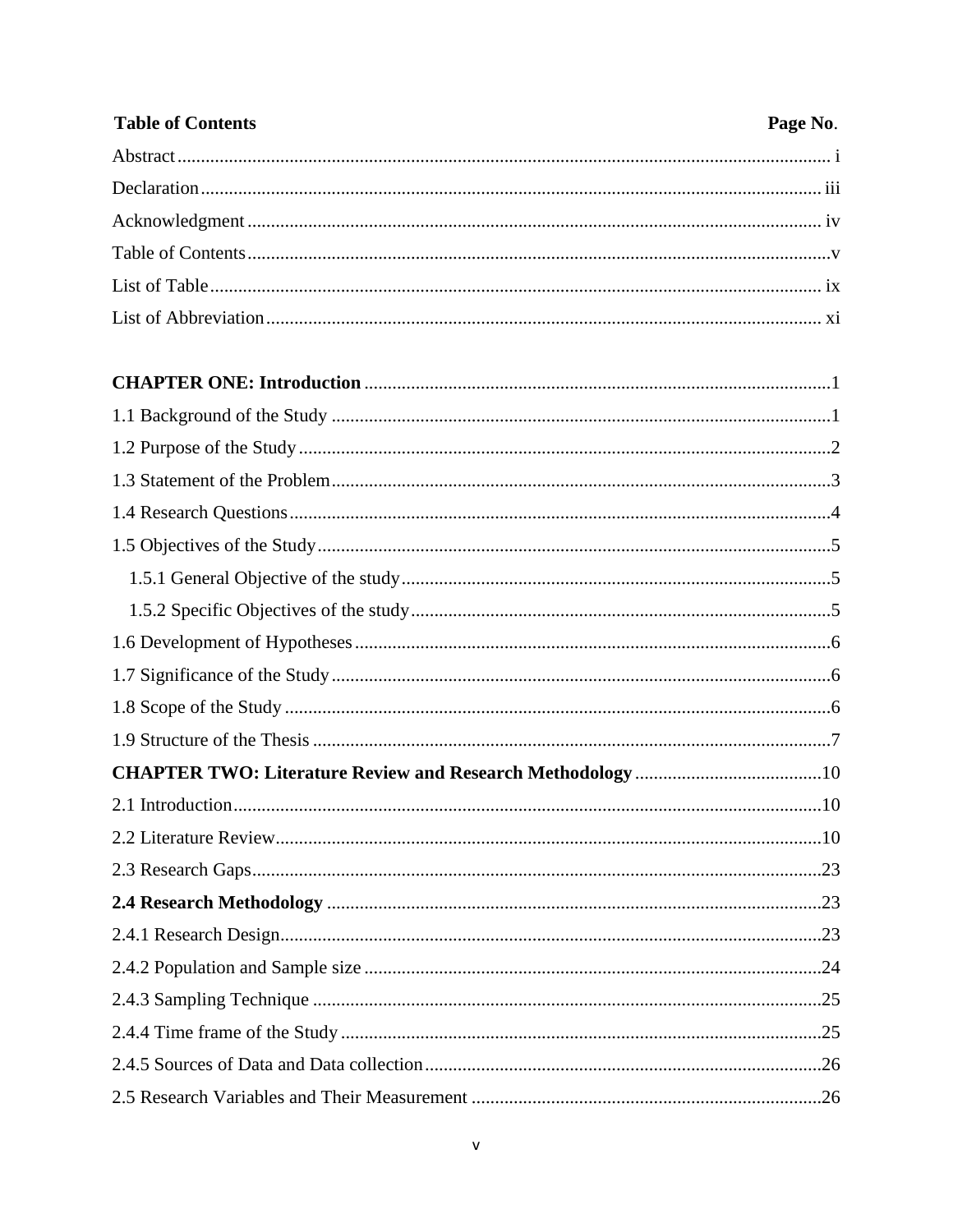| <b>CHAPTER THREE: Working Capital Management-Concept and Techniques39</b>   |  |
|-----------------------------------------------------------------------------|--|
|                                                                             |  |
|                                                                             |  |
| 3.3 An Overview of Working Capital Management Ingredients/Elements40        |  |
|                                                                             |  |
|                                                                             |  |
|                                                                             |  |
|                                                                             |  |
|                                                                             |  |
|                                                                             |  |
|                                                                             |  |
|                                                                             |  |
|                                                                             |  |
|                                                                             |  |
| CHAPTER FOUR: Study on the Relationship between Profitability and Inventory |  |
|                                                                             |  |
|                                                                             |  |